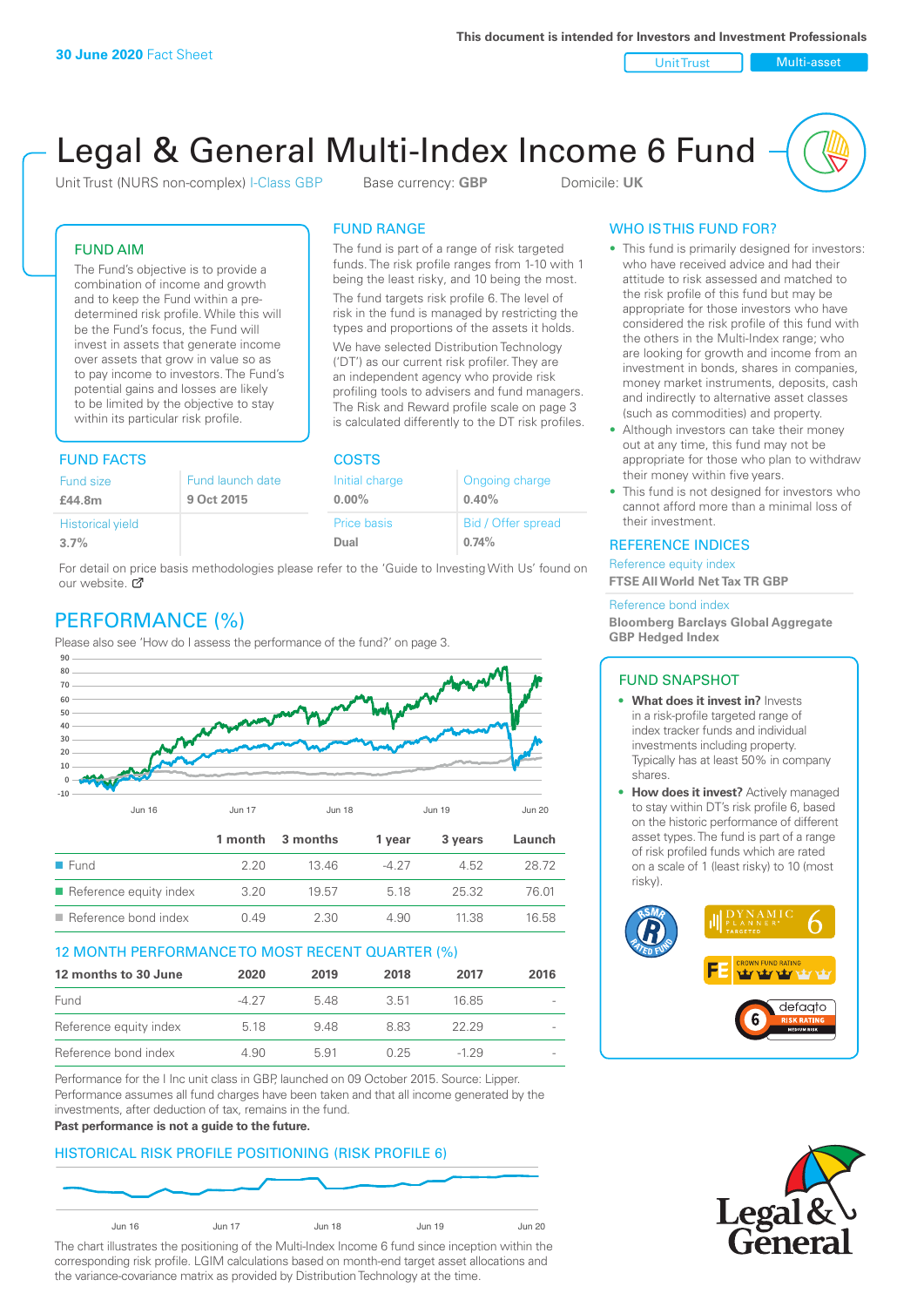## Legal & General Multi-Index Income 6 Fund

Unit Trust (NURS non-complex) I-Class GBP

## PORTFOLIO BREAKDOWN

All data source LGIM unless otherwise stated. Totals may not sum due to rounding.





#### FUND MANAGERS

The fund managers have responsibility for managing the multi-index fund range. They are part of the Multi-Asset Funds (MAF) team in LGIM. This team focuses on designing and managing multi-asset funds that are tailored to match the specific objectives of various client types. The team sits within a wider Asset Allocation team which combines both depth of experience with a broad range of expertise from different fields, including fund management, investment consulting and risk management roles.

# TOP 10 HOLDINGS (%)

| <b>L&amp;G UK Index Trust</b>                                    | 11.4 |
|------------------------------------------------------------------|------|
| iShares UK Dividend UCITS ETF                                    | 8.2  |
| L&G Emerging Markets Government Bond (US\$) Index Fund           | 7.9  |
| L&G Emerging Markets Government Bond (Local Currency) Index Fund | 7.5  |
| L&G High Income Trust                                            | 6.7  |
| L&G Global Emerging Markets Index Fund                           | 5.5  |
| L&G US Index Trust                                               | 5.1  |
| <b>L&amp;G Pacific Index Trust</b>                               | 5.0  |
| L&G European Index Trust                                         | 4.9  |
| L&G Cash Trust                                                   | 4.8  |

**Important:** Due to exceptional market conditions, spreads are currently volatile and may be higher than indicated. To see the latest spread visit www. legalandgeneral.com/chargesandfees